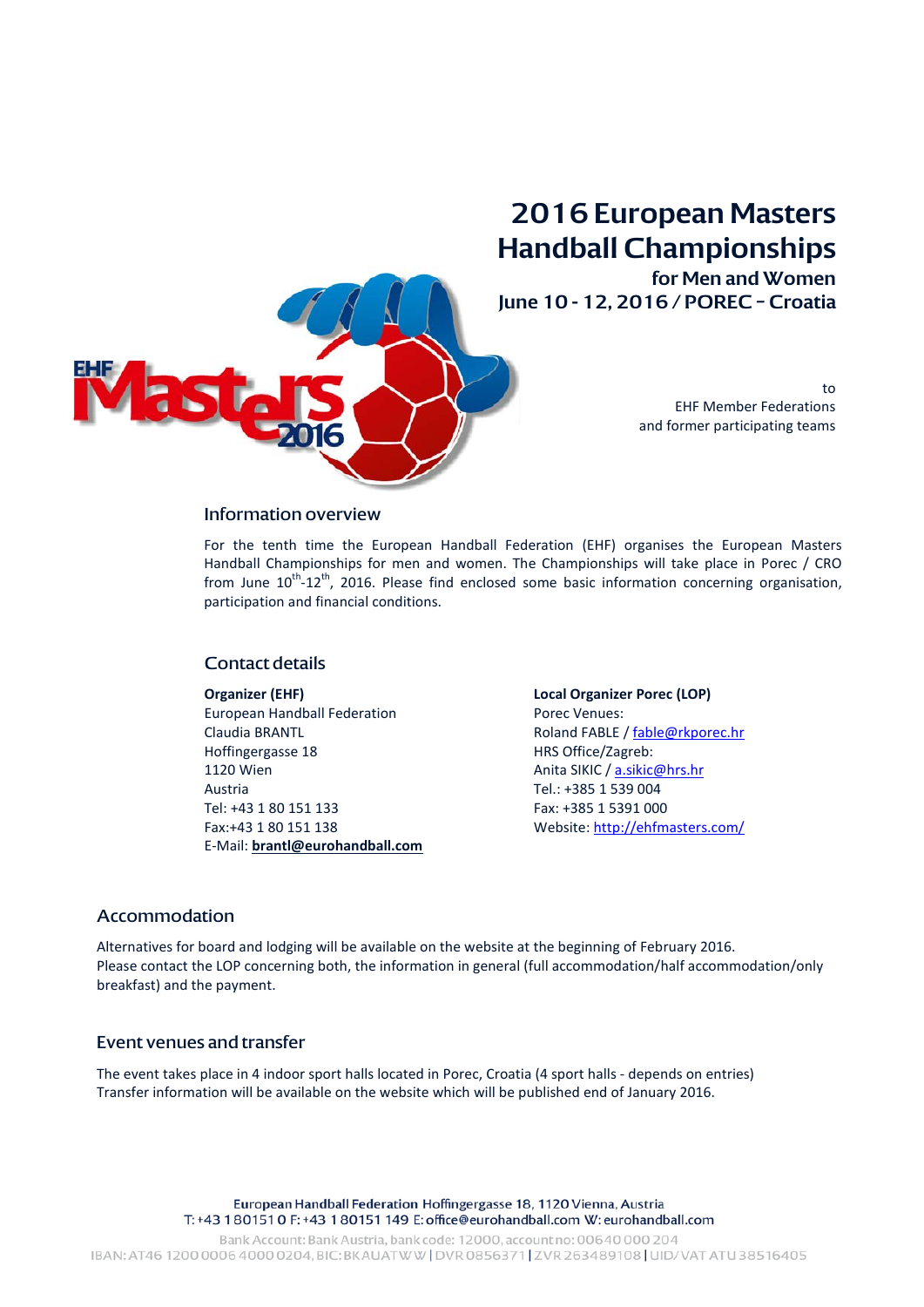# Age Categories

Men 35+ (born before 31.12.1981)<br>
Men 45+ (born before 31.12.1971)<br>
Men 50+ (born before 31.12.1966)<br>
Men 50+ (born before 31.12.1966)<br>
Men tractions play are explicit to started) Men 45+ (born before 31.12.1971) Women 43+ (born before 31.12.1973) Men 50+ (born before 31.12.1966) (No extraordinary playing permissions will be granted)

# Administrative Matters & Deadlines

| <b>Registration deadline</b>       | 04.04.2016<br>organiser.                                                                                                                                                                                                             | Please complete the enclosed registration form and send it to the EHF as<br>well as a copy to the LOP. For detailed information please contact the                                                                                           |
|------------------------------------|--------------------------------------------------------------------------------------------------------------------------------------------------------------------------------------------------------------------------------------|----------------------------------------------------------------------------------------------------------------------------------------------------------------------------------------------------------------------------------------------|
| <b>Hotel Registration deadline</b> | 04.04.2016<br>local organiser.                                                                                                                                                                                                       | For detailed information regarding accommodation please contact the                                                                                                                                                                          |
| <b>Number of teams</b>             | 16 teams per category - at maximum (entries based on 'first come first<br>served').                                                                                                                                                  |                                                                                                                                                                                                                                              |
| <b>Participants</b>                | The first team to register from each nation in each category will be given<br>priority of participation in the 2016 European Masters Handball<br>Championships. Teams will then be accepted on a 'first come first served'<br>basis. |                                                                                                                                                                                                                                              |
| Entry fee per team                 | € 100 (deducted from the deposit payment as of $€ 600$ )                                                                                                                                                                             |                                                                                                                                                                                                                                              |
| Participation fee per player       | € 65 (contribution infrastructure + opening party)<br>Saturday night party / players (optionally) - price/person will be<br>communicated by LOP as of end of January 2016 within the 1 <sup>st</sup> official<br>information         |                                                                                                                                                                                                                                              |
| <b>Referees</b>                    | max. 1 active couple per team (no participation fee / eligible to play)                                                                                                                                                              |                                                                                                                                                                                                                                              |
| <b>Journalists</b>                 | max. 1 per team (must present press identification card - no participation<br>fee / eligible to play)                                                                                                                                |                                                                                                                                                                                                                                              |
| <b>Timetable</b>                   | January 2016<br>January 2016<br>04.04.2016<br>April 2016<br>May 2016                                                                                                                                                                 | official invitation letter sent by EHF<br>$1st$ info folder + invitation letter provided by LOP<br>registration deadline<br>1 <sup>st</sup> Info / Tournament/s regulations sent by EHF<br>delegation lists have to be provided to EHF + LOP |

European Handball Federation Hoffingergasse 18, 1120 Vienna, Austria T: +43 180151 0 F: +43 180151 149 E: office@eurohandball.com W: eurohandball.com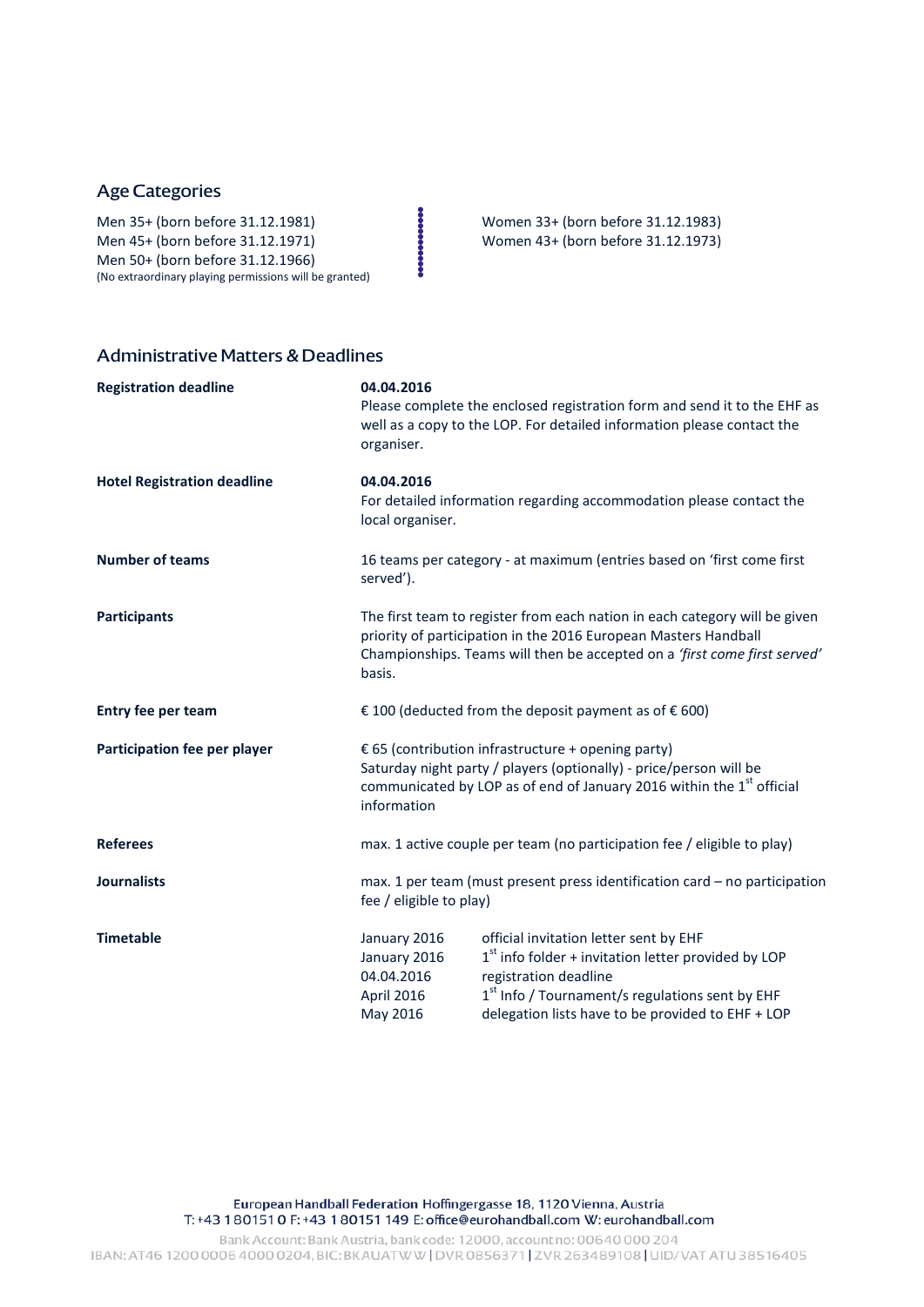# Official Programme

The time schedule may be adapted according to the last status communicated by LOP.

| Thursday, 09.06.2016 |                                                                                                            |
|----------------------|------------------------------------------------------------------------------------------------------------|
| $10:00 - 19:00$      | arrival and accreditation of participants<br>mandatory: medical certificate of agonistic sport suitability |
| 18:00                | official's conference                                                                                      |
| 19:30                | technical meeting with EHF, LOP, municipality representatives                                              |
| 21:00                | opening ceremony & welcome dinner                                                                          |

| Friday 10.06. & Saturday 11.06.2016 |         |
|-------------------------------------|---------|
| $09:00 - 19:00$                     | matches |

| Sunday, 12.06.2016 |                  |
|--------------------|------------------|
| $09:00 - 14:00$    | final matches    |
| 15:30              | closing ceremony |

| Sunday 12.06. & Monday 13.06.2016 |  |
|-----------------------------------|--|
| team departure                    |  |

# Additional Activities

LOP and the municipality of Porec will offer sightseeing possibilities. Further information will be available on the event website.

### Finances

**Deposit payment** Each team has to pay a deposit payment of € 600 to the EHF, including an entry fee of € 100. A payment guarantee of the respective National Federation will be also accepted. The payment as of € 500 will be refunded in case of participation in the 2016 Master ECh. The registration is valid only under the precondition the deposit is paid. **Bank account EUROPEAN HANDBALL FEDERATION** Bank Austria, Am Hof 2, A - 1010 Vienna, Account No. 00640 000 204 Bank code: 12000 SWIFT (BIC) code: BKAUATWW IBAN code: AT46 1200 0006 4000 0204

> European Handball Federation Hoffingergasse 18, 1120 Vienna, Austria T: +43 1801510 F: +43 180151 149 E: office@eurohandball.com W: eurohandball.com